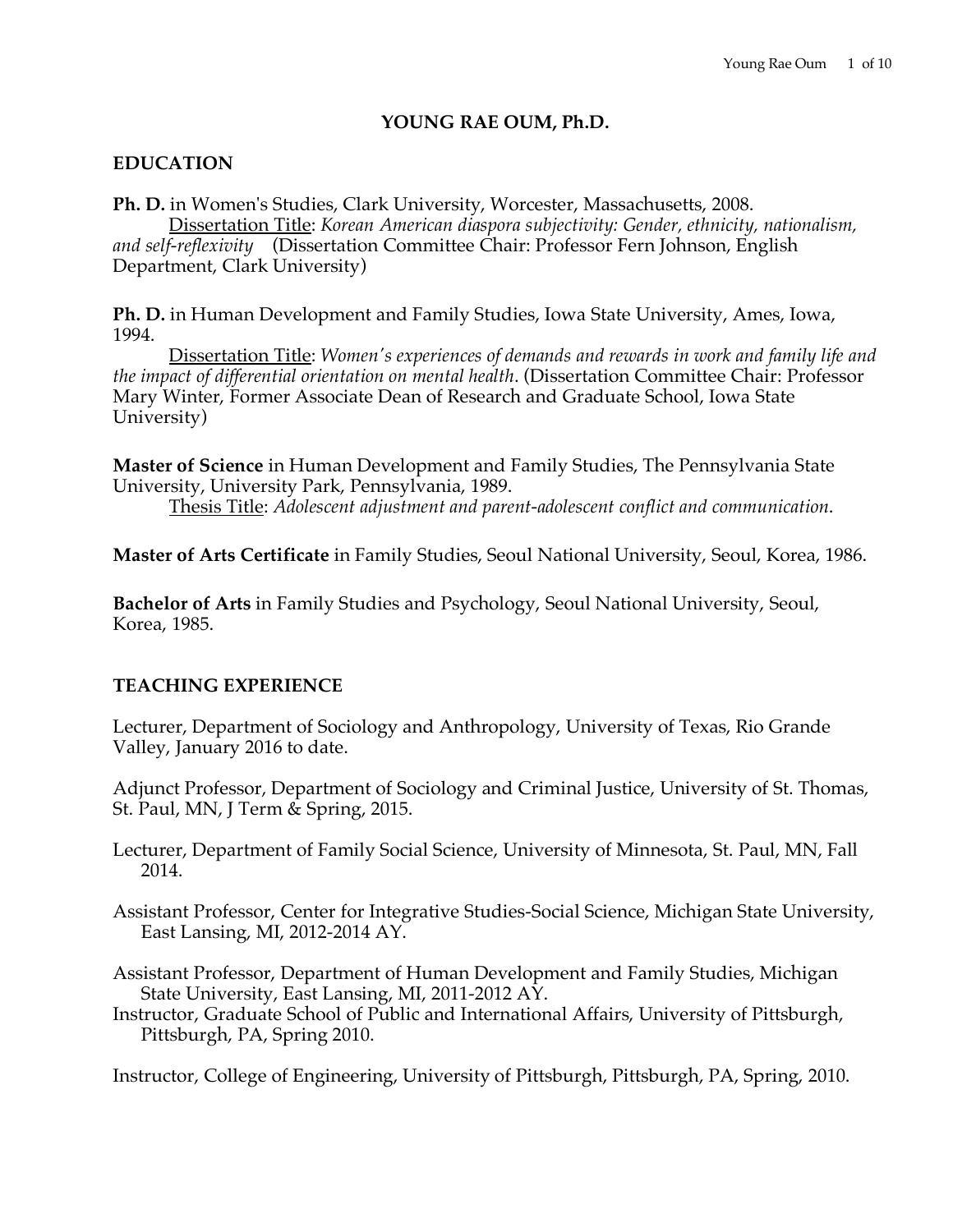- Instructor, Department of Anthropology, University of Pittsburgh, Pittsburgh, Pittsburgh, PA, Spring 2009.
- Instructor, National Consortium of Teaching about Asia (NCTA) seminar, Ohio State University, Akron, Ohio, Spring 2008.
- Visiting Professor, Hanyang International Summer School, Hanyang University, Seoul, Korea. Summer 2007.
- Instructor, National Consortium of Teaching about Asia (NCTA) seminar, Ohio State University, Wooster, Ohio, Spring 2007.
- Lecturer, College of the Holy Cross, Worcester, Massachusetts, Spring 2000 Spring 2003
- Instructor and coordinator of Faculty Development Seminar at Seoul National University, Seoul, Korea, Summer 2002.
- Instructor, Clark University, Worcester, Massachusetts, Spring 2002
- Teaching assistant for course development, Program in Women's Studies, Clark University, Summer 1999.
- Teaching Assistant, Department of Sociology, Clark University, Fall 1997, Fall 1998, Spring 1999, and Spring 2000.
- Instructor, Department of Child and Consumer Studies, Seoul National University, Seoul, South Korea, Fall, 1995.

### **INVITED TALKS AND LECTURES**

- Guest Speaker, *Women and Security,* Seminar at Graduate School of Public and International Affairs, University of Pittsburgh, January 20 and March 31, 2011
- Guest Lecturer, *Historical Interface of Japanese and Korean cultures*, NCTA Study Tour followup seminar at the University of Pittsburgh. October 9, 2010.
- Moderator, *South Korea Unreeled: Good for Her*, in "Asia Unreeled," Pittsburgh's Asian Documentary Film Series,Pittsburgh, PA, February 21, 2010.
- Guest Lecturer, *Icons of Korean Cultures*, International Students Living and Learning Community (ISLLC), University of Pittsburgh, Pittsburgh, PA, January 12, 2010.
- Lecturer, *Gender Equity*, United Nations Millennium Development Goals Workshop. Global Solutions Education Fund, Pittsburgh, PA, November 3, 2009.
- Lecturer, *Skewed Sex Ratio and Women in South Korea*, Asia Over Lunch Lecture Series, University of Pittsburgh, Pittsburgh, PA, October 8, 2009.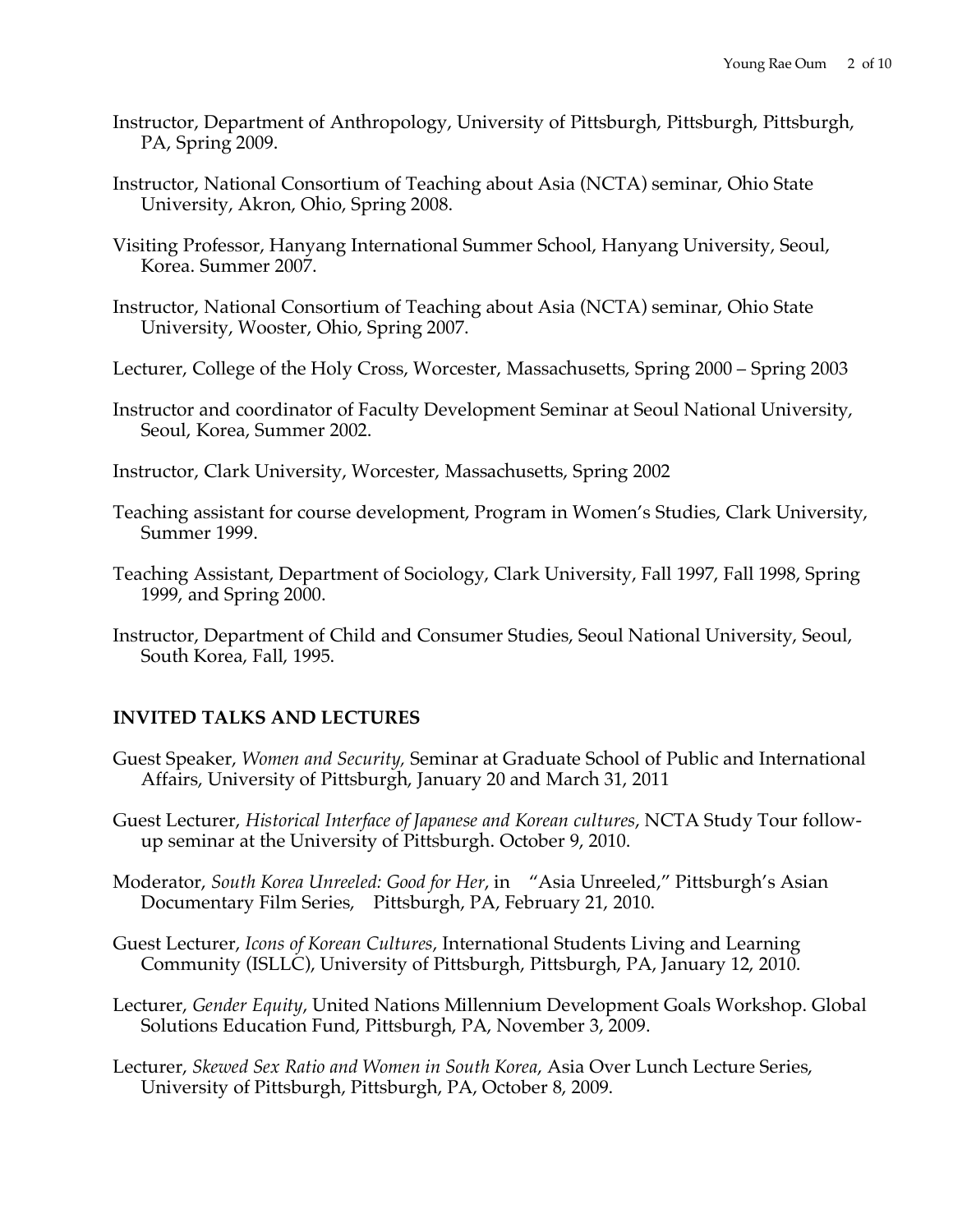- Lecturer, *Food, Identity, Diaspora*, Tuesdays with Korea Lecture Series, University of Pittsburgh, Pittsburgh, PA, March 24, 2009.
- Lecturer, *Overview of Modern Korean History and Culture*, NCTA seminar, Marietta University, Ohio, April 7, 2008.

# **TEACHING CONFERENCES AND WORKSHOPS**

- Presenter, Global Learning In College: Asking Big Questions, Engaging Urgent Challenges, Annual Conference of Association of American Colleges and Universities, Providence, Rhode Island October 3–5, 2013
- Participant, Global Integrative Studies Pilot Project. Developed a new integrative social science course on Food and Society, 2012-2013 AY
- Certificate of Completion, Institution for Curriculum and Campus Internationalization (ICCI), May 20-23, 2012.
- Participant, National Consortium for Teaching about Asia 2007 fall conference for Regional Coordinating Sites, Indianapolis, November 2007.
- Participant, National Consortium for Teaching about Asia 2006 fall conference for Regional Coordinating Sites, Indianapolis, November 2006.
- Participant, Technology Mini-Conference for Faculty, College of the Holy Cross, August 2002.
- Participant, Faculty Workshop on Community-Based Learning, College of the Holy Cross, May 2002.

# **RESEARCH EXPERIENCE**

- Graduate Research Assistant, Program in Women's Studies, Clark University, Summer 1999. Refashioned Women's Studies core courses to internationalize and diversify the curriculum.
- Graduate Research Assistant, Program in Women's Studies, Clark University, Spring 1997. Conducted baseline research to develop a community outreach program.

Graduate Research Assistant in Department of Human Development and Family Studies, Iowa State University, January 1990 to December 1994.

Created longitudinal household datasets through a series of data transformation and reconstruction (from SIPP) and analyzed intergenerational transaction patterns.

Graduate Research Assistant in Department of Individual and Family Studies, Penn State University, August 1986 to May 1989.

Analyzed and interpreted data, designed databases, and wrote reports for various quantitative and qualitative research projects.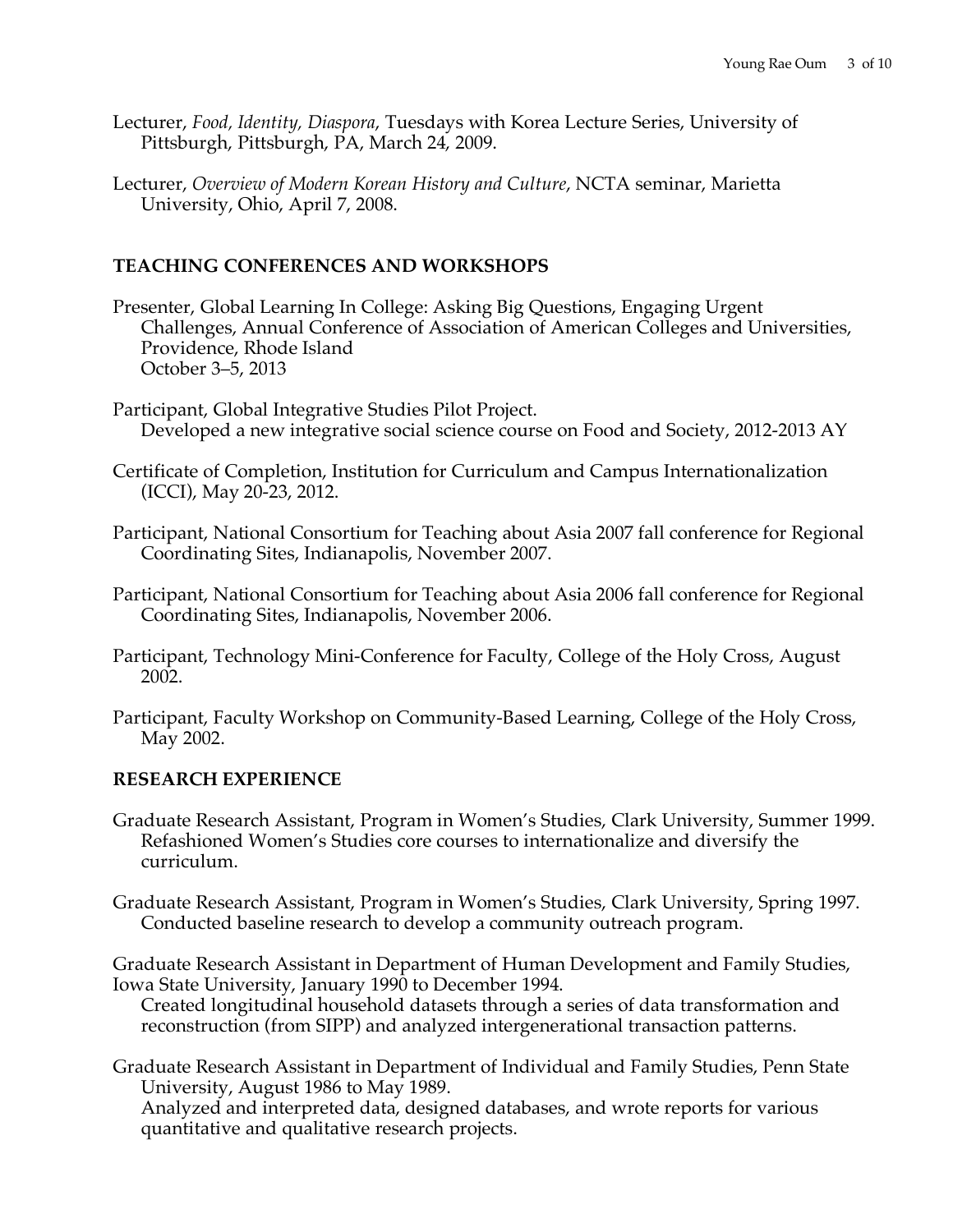#### **PUBLICATIONS**

- Kim, S., **Oum, Y.R.**, & Lee, K. (2007). The well-traveled yet rough road: Korean housewives' everyday life experiences and strategies for identity. International Journal of Human Ecology,  $8:2$ , 1-16.
- Oum, Y.R. (2005). Authenticity and representation: Cuisines and identities in Korean American diaspora. Postcolonial Studies, 8: 1, 109 - 125
- Oum, Y. R. (2003). Beyond a strong state and docile women: Reproductive choices, state policy, and skewed sex ratio in South Korea. International Feminist Journal of Politics 5:3, 420-446.
- Oum, Y.R. (2002). Book Review: Horrendous Evils and the Goodness of God, by Marilyn McCord Adams. Metanexus (www.metanexus.net) July 2002.
- Oum, Y. R. (2000). *Jubu* versus the State: Reproductive behavior, state control, and the question of the sex ratio. In the Institute for Women and Culture (Ed.), Proceedings of Inaugural International Conference on Jubu, the Family, and Society (pp. 3- 21). Seoul, South Korea: Institute for Women and Culture, Seoul National University.
- Oum, Y. R. (1996). Book review: Reading texts and reading lives in the post-colonial era, vol. 2: Right here where you stand, by Haejoang Cho. Journal of Gender Studies, 5, 389-391.
- Oum, Y. R. (1996). Book review: Flying solo: Single women in midlife. Alternative Culture, 12, 281-286. (in Korean)
- Fletcher, C. N., Winter, M., Volker, C. B., Hockaday, C., Muske, G., **Oum, Y. R**. (1995). The standard of need for the state of Iowa. A report prepared for the Iowa Department of Human Services. Ames, IA: Department of Human Development and Family Studies, College of Family and Consumer Science, Iowa State University.
- Winter, M., Fletcher, C. N., Volker, C. B., Gaddis, B. J., **Oum, Y. R.**, Pacheco Vasquez, P. D., & Schult, D. (1991). Estimating the AFDC standard of need: Alternative approaches. In J. W. Bauer (Ed.), Economic well-being in the next century: Challenges, changes, continuity, Proceedings of the 1991 Conference, Family Economics-Home Management section, American Home Economics Association, Alexandria, VA: American Home Economics Association (pp. 147-159).
- Winter, M., Fletcher, C. N., Volker, C. B., Schult, D. L., Gaddis, B. J., Pacheco, P., & **Oum, Y. R.** (1991). The standard of need for the state of Iowa. Final report to the Department of Human Services. Ames, IA: Department of Human Development and Family Studies, College of Family and Consumer Science, Iowa State University.

### **CONFERENCE PAPERS**

Oum, Y.R. (2018, April). Gender, Race, and Struggles for Identities among Korean American intellectuals. Paper presented at Association for Borderland Studies Annual Meeting, San Antonio, TX.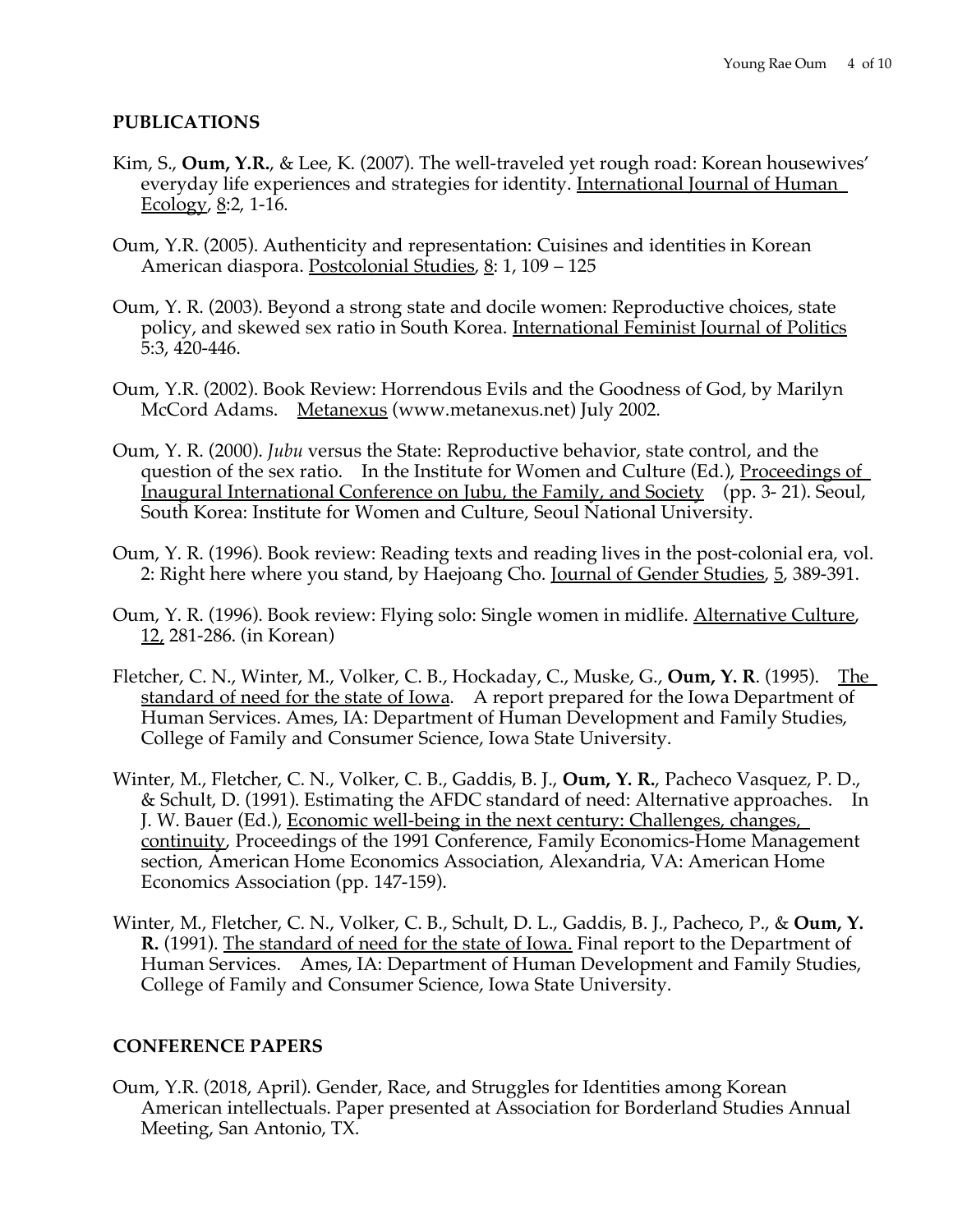- Oum, Y.R. (2018, February). Immigrant Identities in the Folds of Narratives. Paper presented at the Panel Discussion, 'Unfolding Social Issues' in FOLD: Art, Metaphor, and Practice, Edinburg, TX.
- Oum, Y.R., Rowley, M., Chowdhury, E. H., Butler, D. H. (2017, November). Seeking Liberatory Possibilities from the Genealogies of Intersectionality. Roundtable Session presented at National Women's Studies Association Annual Conference, Baltimore, MD.
- Oum, Y.R. (2017, October). Gender and Interracial Marriages among Korean American intellectuals. Paper presented at The Second International Conference on Border Studies, University of Texas Rio Grande Valley, Brownsville, TX.
- Oum, Y.R. (2013, October). Ordering Principles: Elements Of Korean American Diasporic Life Stories. Paper presented at 62nd Midwest Conference on Asian Affairs (MCAA), Michigan State University, East Lansing, MI.
- Oum, Y.R. (2010, October). Rice Kings and Potato Queens: Race, Languages, and Identities in Korean America. Paper presented at "Sustainable Asia: Challenges and Opportunities," 39<sup>th</sup> Annual Conference of Mid-Atlantic Region-Association of Asian Studies, Pennsylvania State University, State College, PA.
- Oum, Y. R. (2010, April). A different kind of Transnational and Translingual Position. Paper presented Asian and Latin American Workshop, "Reframing Gender, Power, and Resistance," University of Pittsburgh, Pittsburgh, PA.
- Hart, D. & **Oum, Y. R.** (2005, October). Controlling interests in Korean studies. Paper presented at the World Forum on Korean Studies, Academy of Korean Studies, Songnam, Korea.
- Oum, Y. R. (2005, September). Gendered race, racialized gender. Paper presented at the Women's Studies Conference, Clark University, Worcester, Massachusetts.
- Oum, Y. R. (2005, September). Food and Identity discourses in Korean and English texts. Paper presented at the 54th Annual Meeting of the Midwest Conference on Asian Affairs (MCAA), Michigan State University, East Lansing, Michigan.
- Oum, Y. R. (2004, November). American food culture and representation of ethnic foods. Paper presented at Fifteenth Annual Conference, The Mid-Atlantic Popular and American Culture Association, Buffalo, New York.
- Oum, Y. R. (2004, July). Translatability and identity. Paper presented at Summer Seminar, Research Institute for Family and Consumer Studies, Sungshin Women's University, Seoul, Korea.
- Oum, Y. R. (2004, July). The question of national cuisines. Paper presented at the Seminar, Division of Human Development, Family Studies and Consumer Studies, Seoul National University, Seoul, Korea.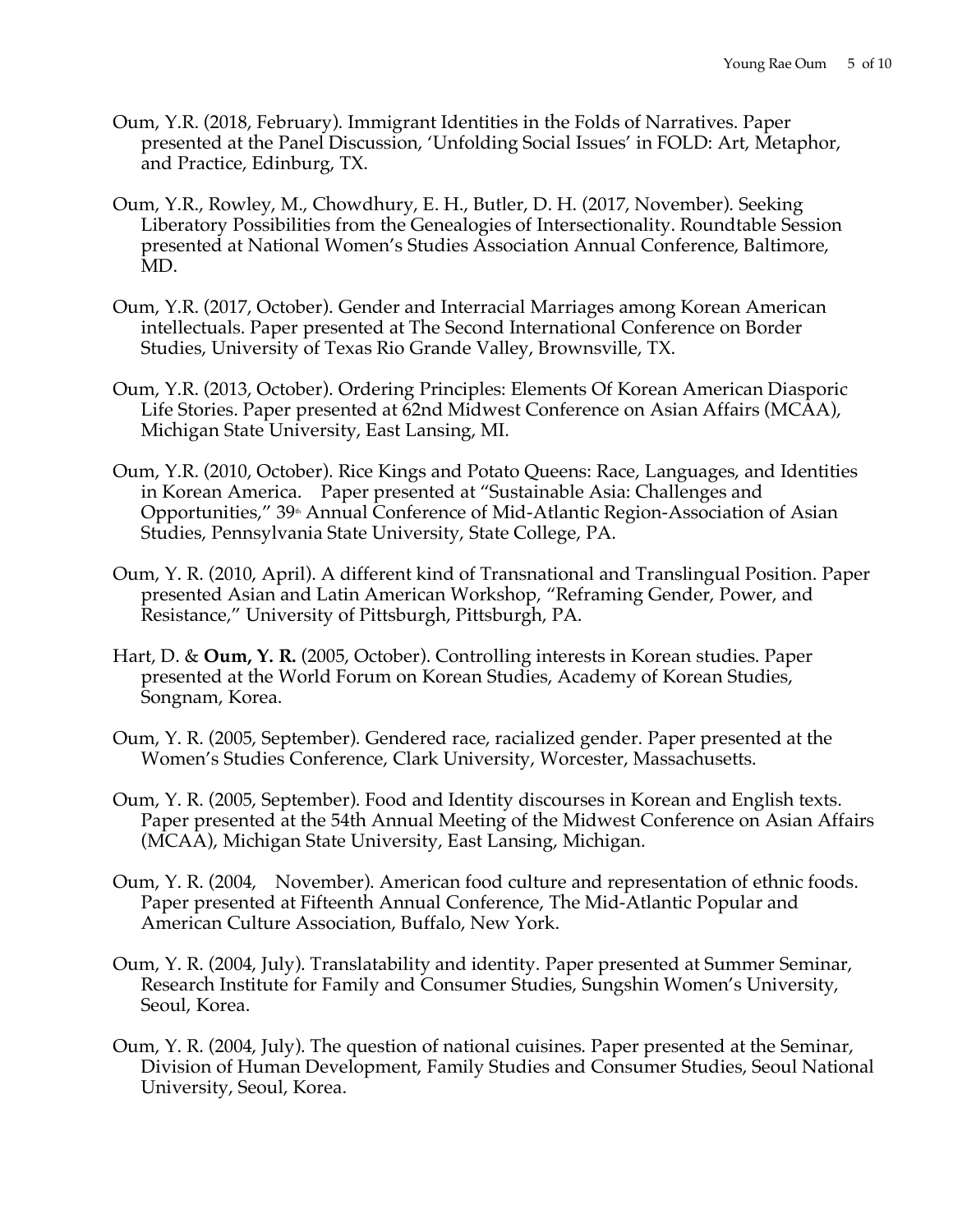- Oum, Y. R. (2004, June). Korean American identity and representation of Korean culture. Paper presented at Summer Panel Presentation, Chonnam National University, Kwangju, Korea.
- Oum, Y. R. (2004, January). 'Authentically Korean?': Representing Koreanness through food and cuisine in Korean-American diaspora. Paper presented at  $43<sup>rd</sup>$  Annual Meeting, Southeast Conference Association for Asian Studies, Gainesville, Florida.
- Oum, Y. R. (2003, May). Teaching global feminisms. Paper presented at the Summer Faculty Workshop, Review and Revision of Women's Studies Concentration, Worcester, Massachusetts.
- Oum, Y. R. (2002, June). Korean-American representation of Korean femininity: Gender and the politics of writing within Korean Studies in the US. Paper presented at the Sixth Pacific and Asia Conference on Korean Studies (PACKS) in Seoul, South Korea.
- Oum, Y. R. (2001, October). Korean American Diaspora Subjectivity: Reading Narratives of Intellectual Self-positioning. Paper presented at the 30th annual meeting of Mid-Atlantic Regional Association for Asian Studies, Slippery Rock, Pennsylvania.
- Oum, Y. R. (2001, June). Gender and state from a cross-cultural perspective. Paper presented at the Seminar "State Politics in Women's Labor" at the Institute for Women and Culture. Seoul, South Korea.
- Oum, Y. R. (2000, June). *Jubu* versus the state: Reproductive behavior, state control, and the question of the sex ratio. Paper presented at the Inaugural International Symposium of the Institute for Women and Culture. Seoul, South Korea.
- Oum, Y. R. (1999, March). Negotiating the state control: Unintended consequences of "successful" population control in South Korea. Paper presented at the 51st annual meeting of Association for Asian Studies, Boston, Massachusetts.
- Oum, Y. R. (1998, September). Positioning the self: Korean American diaspora identity. Paper presented at the 47th Annual Meeting of Midwestern Conference on Asian Affairs, Milwaukee, Wisconsin.
- Winter, M., Morris, E. W., & **Oum, Y. R.** (1994, November). Intergenerational coresidence: Changes over time by race and ethnicity. Paper presented on the 47th Annual Scientific Meeting Program, the Gerontological Society of America.

### **TRANSLATIONS (English into Korean)**

- Hart, D. (2001). *Jubu*, Politics of Gender, and National Development in South Korea. (**Y.R. Oum**, Trans.) Journal of Korean Home Management Association, 19.(2) 47-66.
- The Korea Institute for Youth Development (Ed.) (2000) Social changes and youth policies at the beginning of the new millennium: Promoting youth rights and participation in the Society. (**Y.R. Oum**, Trans.) Proceedings of the Third International Conference of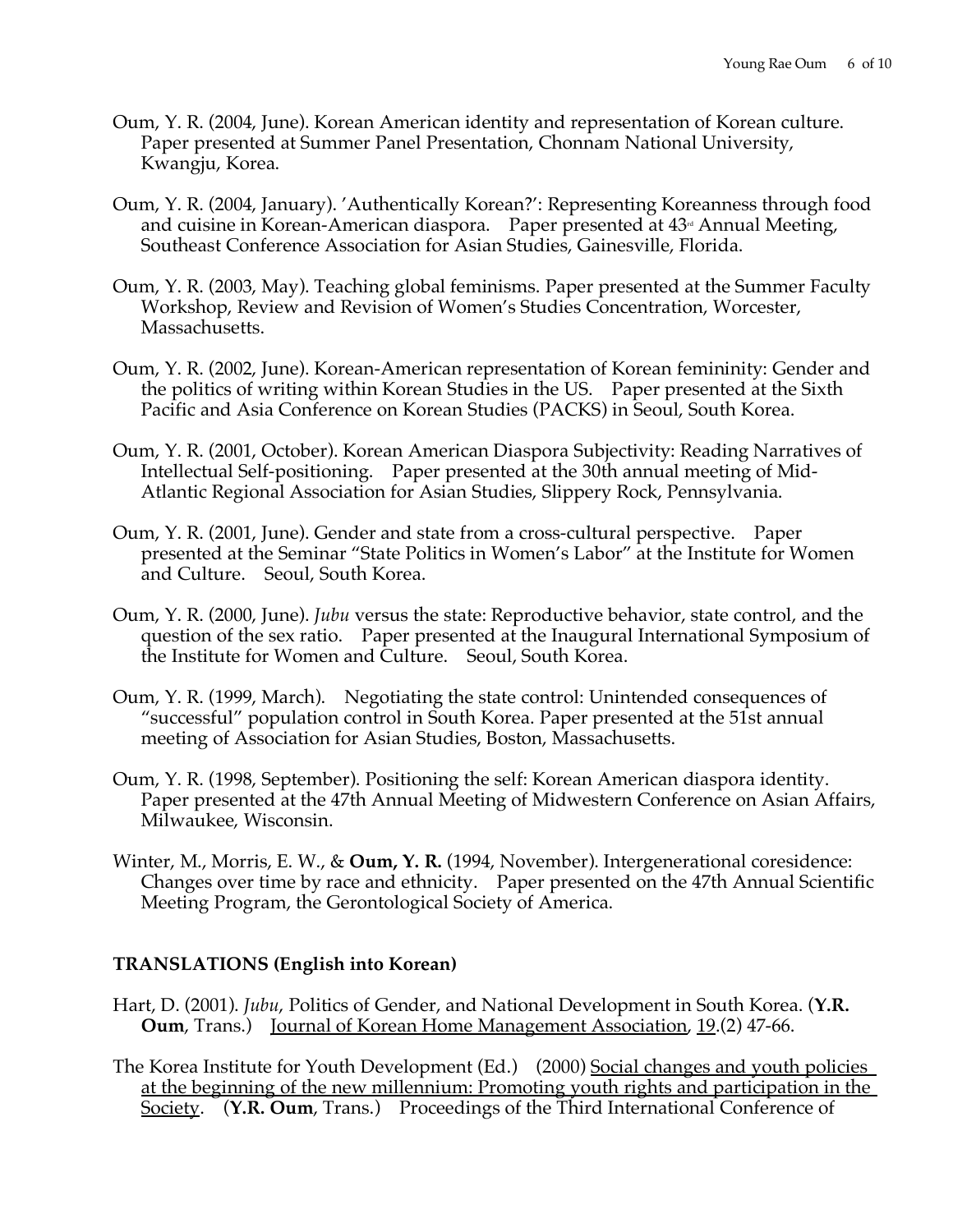World Association of Research and Development of Youth. Seoul: The Korea Institute for Youth Development, South Korea. (160 pages)

- Anderson, C. M. & Stewart, S. (1998). Flying solo: Single women in midlife. (**Y. R. Oum**, Trans.) Seoul: Alternative Culture Press. (391 pages)
- The Korea Institute for Youth Development (Ed.) (1997). Youth violence: Cross-cultural comparisons and international cooperation. (**Y. R. Oum,** Trans.) Proceedings of the Inaugural International Conference of World Association of Research and Development of Youth. Seoul: The Korea Institute for Youth Development, South Korea. (150 pages)

# **TRANSLATIONS (Korean into English)**

Oum, T. (2014). Morpho-Syntactic Characteristics of Pleonastic Expressions in Korean Language (**Y. R. Oum** Trans.) Revue Roumaine de Linguistique. LIX: 4.

- Kim, S. (2005). Excess of the modern: Three archetypes of the New Woman in Colonial Korea, 1920s to 1930s. (**Y.R. Oum**, Trans.) Paper presented at the Inter-Asia Cultural Studies Conference, Seoul, Korea, July 22-24, 2005.
- Lee, J. (2005). Korean women over the age of fifty and motherhood: Experiences and meanings (Y.R. Oum, Trans.) Paper presented at Women's Worlds 2005: 9<sup>th</sup> International Interdisciplinary Congress on Women, Seoul, Korea, June 19-24, 2005.
- Yoon, C. (2000). A cross-cultural study on youth's attitudes toward the new millennium: Comparing South Korean, American, Japanese, and French adolescents (**Y.R. Oum**, Trans.) In The Korea Institute for Youth Development (Ed.), Social changes and youth policies at the beginning of the new millennium: Promoting youth rights and participation in the Society. Seoul: Korea Institute for Youth Development, South Korea
- Kim, J. (1997). A study on school violence in Korea. (**Y. R. Oum**, Trans.) In The Korea Institute for Youth Development (Ed.), Youth violence: Cross-cultural comparisons and international cooperation. (pp. 113-137). Proceedings of the Inaugural International Conference of World Association of Research and Development of Youth. Seoul, South Korea.
- Cho, H. (1996). Feminist intervention in the rise of "Asian" discourse. (**Y. R. Oum**, Trans.) Paper presented at the first Asian Women's Studies Conference, Ewha Women's University, Seoul, South Korea, May 10, 1996.
- Cho, H. (1996). A long journey of coeducation: The case of Yonsei University. (**Y. R. Oum**, Trans.) Paper presented at the Conference for the 100th Anniversary of Coeducation, Yonsei University, Seoul, South Korea, May 17, 1996.
- Korea Institute of Youth Development (1996). The youth bluebook. (**Y. R. Oum,** Trans.) Seoul, South Korea: Korea Institute of Youth Development Press.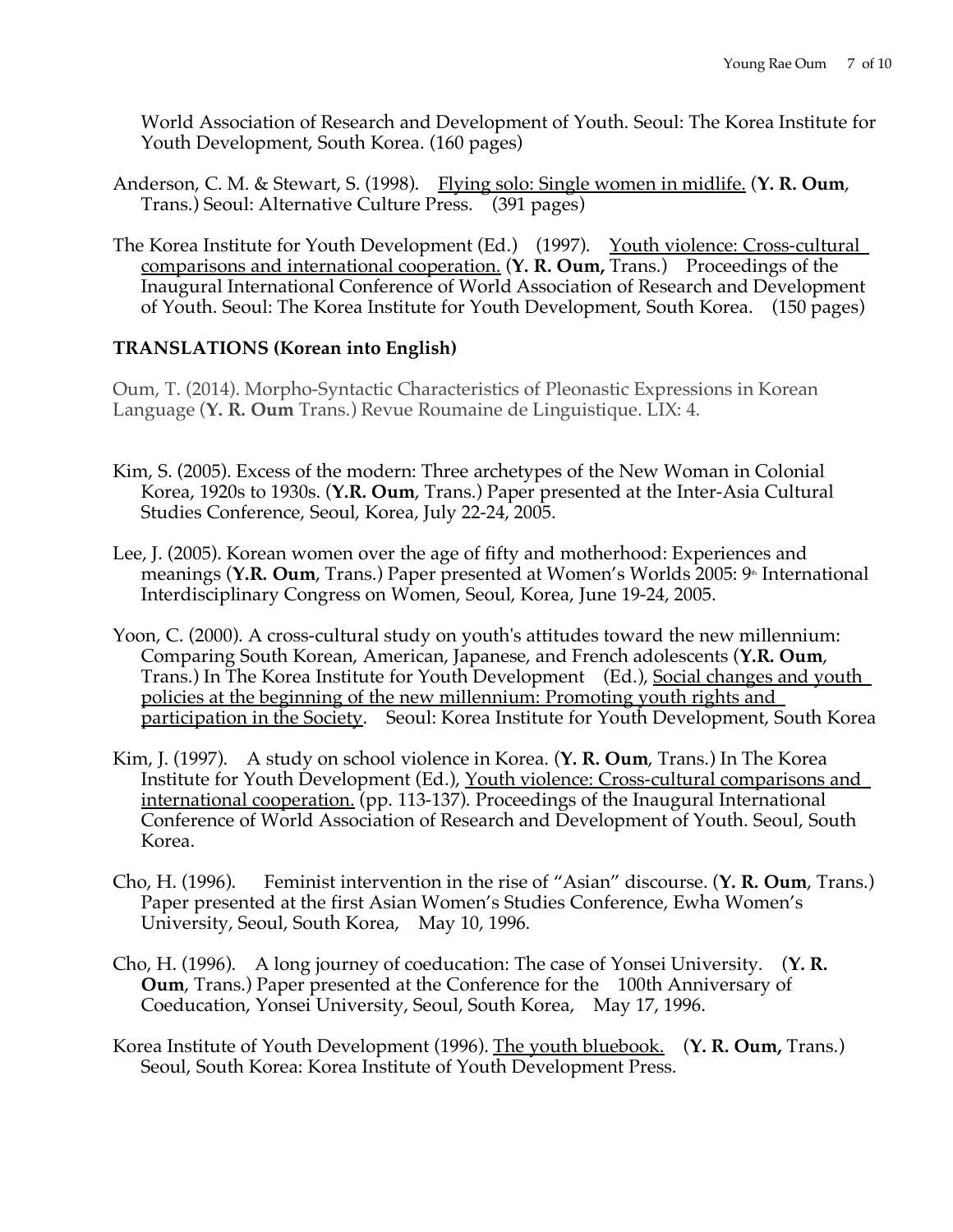### **ACADEMIC SERVICE**

Event organizer, FOLD: Art, Metaphor and Practice. February 2 – April 1, 2018.

- Member, Faculty Research Grant Committee, Office of Global Engagement, AY 2017-2018.
- Member, Border Studies Working Group for UISFL grant, Office of Global Engagement, AY 2017-2018.
- Roundtable Organizer, Seeking Liberatory Possibilites from the Genealogies of Intersectionality, National Women's Studies Association Annual Conference, Baltimore, MD, November 17, 2017.
- Interview with *Intervio,* December 12, 2016. http://intervio.ro/2016/12/12/young-raeoum-north-koreas-power-comes-from-the-self-respect-and-their-diplomatic-astutenessthe-north-korean-government-is-not-servile-to-any-other-states/
- Panel Organizer and Chair, Gender, Race, and Power in Asian Diasporic Narratives, Panel at 62nd Midwest Conference on Asian Affairs (MCAA) Michigan State University, East Lansing, MI, October 26, 2013.
- Member, Soonchunhyang University Study Abroad Scholarship Committee, Spring 2017.
- Member, Best Practices to Maximize the Learning Experiences of International Students, Michigan State University, 2012-2013 AY, 2013-2014 AY.
- Organizer, Guest Lecture by Dr. Dennis Hart titled, "Fear and Loathing of North Korea," Michigan State University, November 13, 2012.
- Reviewer, for Sage Publications. Reviewed a book proposal Gillen, M. & Wolfsohn, R., Money management in the helping professions. Fall 2012.
- Organizer and Participant, Asian and Latin American Studies Symposium and Workshop "*South-to-South Feminist Dialogues*," University of Pittsburgh, Pittsburgh, PA, April 8-9, 2011.
- Organizer and Participant, Asian and Latin American Studies Workshop "*Reframing Gender, Power, and Resistance*," University of Pittsburgh, Pittsburgh, PA, April 10, 2010.
- Organizer, Korean Studies Lecture Series, "Tuesdays with Korea," University of Pittsburgh, Pittsburgh, PA, March 2009
- Organizer, Panel Presentation and Discussion, *"Solidarity for Peace: Women in Palestine, Israel, and the US,"* Kent State University, Kent, Ohio, March 2004.
- Organizer, Panel Presentation and Discussion, *"Women Working for Peace: Palestine, Israel, and Lessons for Us All,"* Kent State University, Canton, Ohio, March 2004.
- Discussant, Panel on "*Politics and Economy*," The First World Congress of Korean Studies, The Academy of Korean Studies, Sungnam, South Korea, July 2002.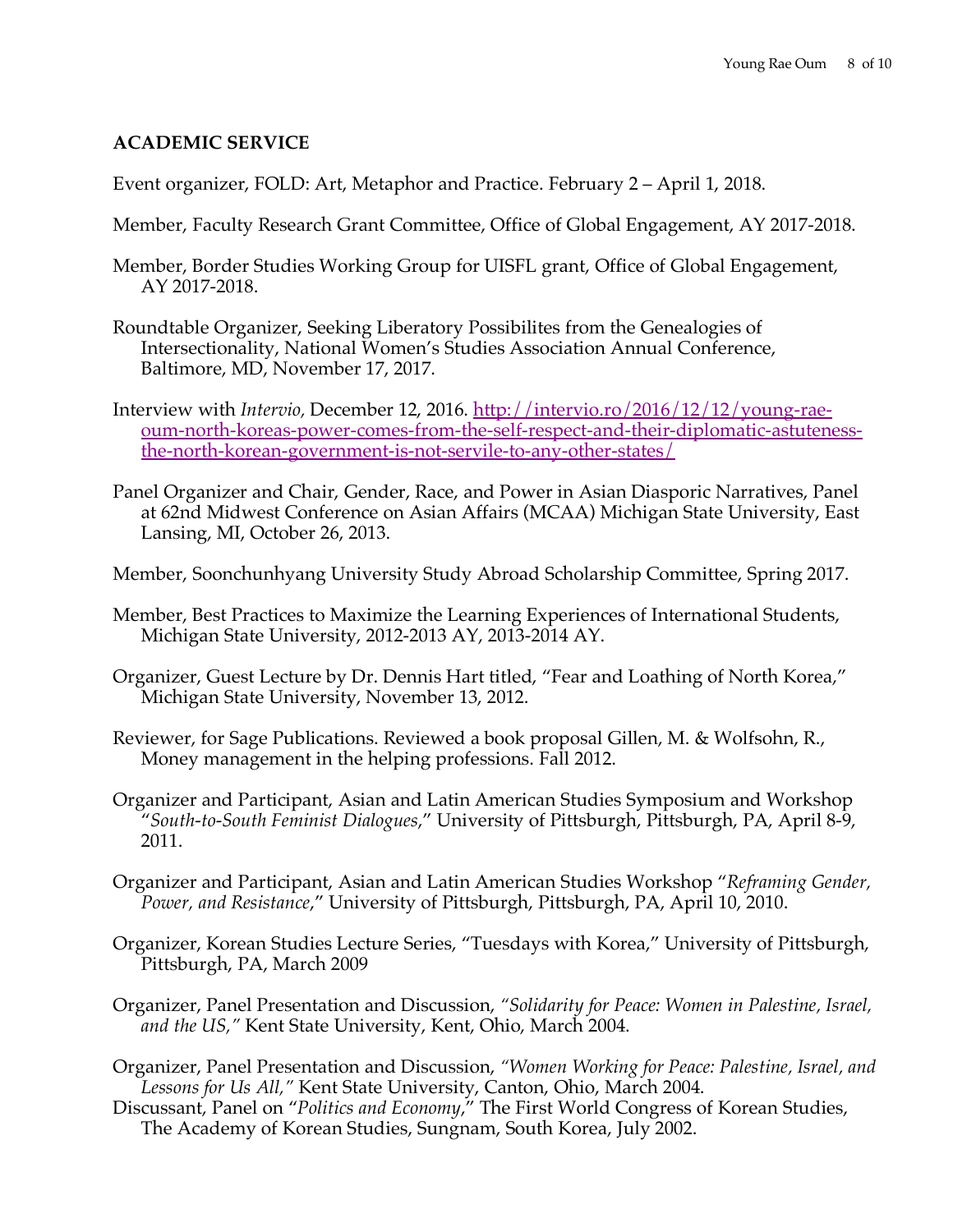- Guest Speaker, Film screening and lecture series, *"From within the axis,"* Clark University, April 2002.
- Organizer, Guest lecture, "Made in Korea" (by Ms. Mi Ok Song Bruining, an international adoption activist and social worker) at the Bethune Multicultural Center, Clark University, April 2001.
- Interpreter and Discussant, Inaugural International Symposium of the Institute for Women and Culture. Seoul, South Korea, June 2000.
- Member, Conference Organizing Committee, and Event Manager, *"Sharpening the Focus: Women's Studies Scholars and Scholarship at Clark University."* November 1999.
- Student representative, Steering Committee, Women's Studies, Clark University, 1997 to 2000.
- Student representative, Women's Studies Director Search Committee, Clark University, 1999.
- Coordinator, Guest lectures and screening (by Dr. Daisil Kim-Gibson, filmmaker) Clark University, November 1998.
- Staff writer, *Feminist Focus* (a students-initiated newsmagazine), Iowa State University, Spring 1993.
- Organizer and panel member, Undergraduate symposium of College of Home Economics, "*Korean families and gender roles,"* Seoul National University, Spring 1983.

### **OTHER PROFESSIONAL EXPERIENCE**

- Interpreter, meeting with Mayor of Seoul, SK, Pak Won Soon. As part of MSU ISP group, translated and helped represent MSU to the mayor's office. July 2012.
- Editorial Board Member, Journal of Korean Home Management Association (*Hanguk Kajonggwalli Hakhoeji*), December 2001 to February 2006.
- External Consultant, May 2001 to October 2001, *Project National Vision 2005* (Women's Human Resources Development Policies Team), Ministry of Education, South Korea.
- Free-lance translator, February 1995 to present. (See section on Translations for a listing of major works.)

Translator at *NEWSWEEK KOREA*, Seoul, South Korea, December 1995 to June 1996.

Editorial member, *Alternative Culture*, Volume 11 and 12. 1995 to 1996.